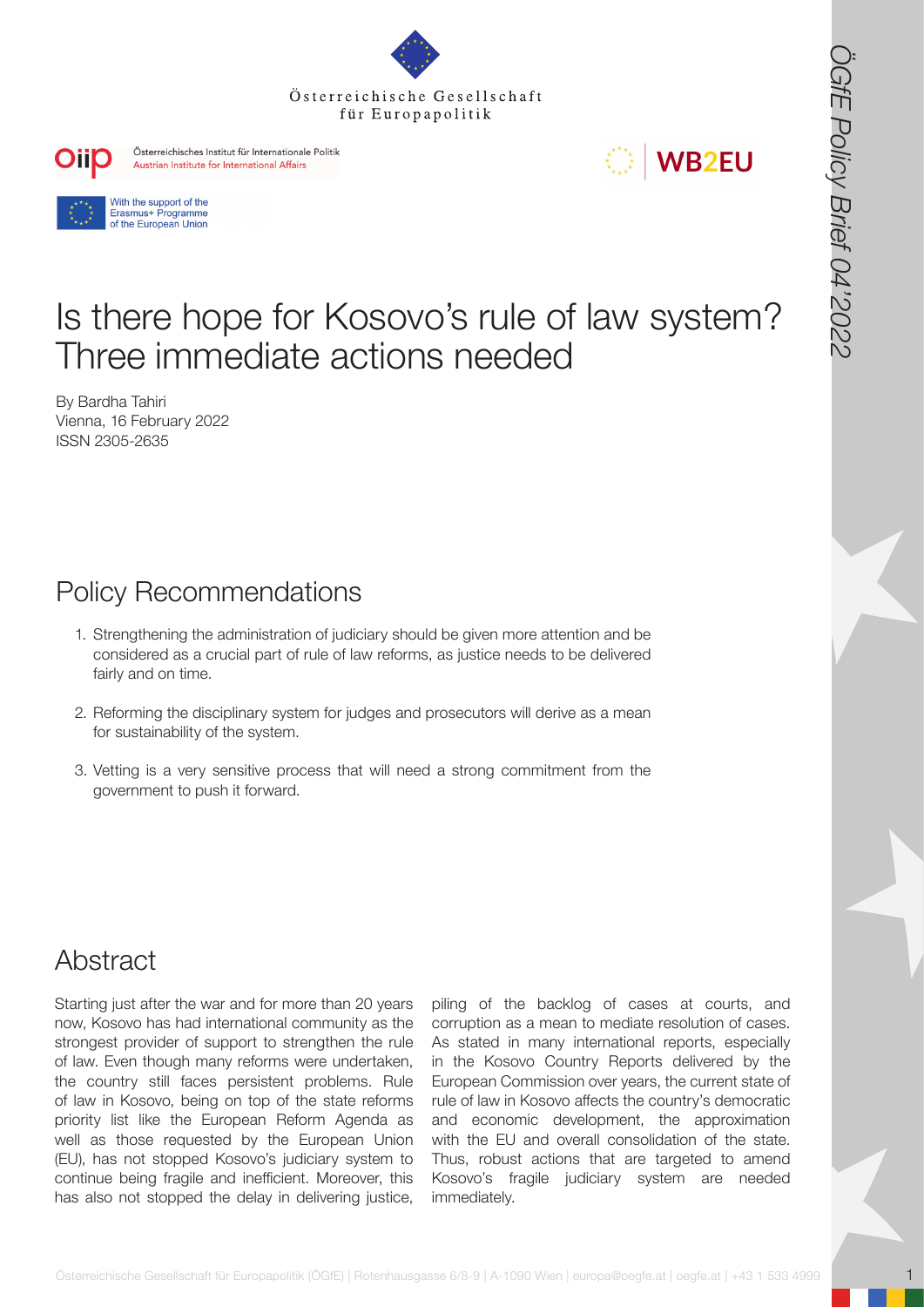

# Is there hope for Kosovo's rule of law system? Three immediate actions needed

The European Commission in the 2021 Kosovo Country Report specifically states that "Kosovo is still at an early stage in developing a well-functioning judicial system, and has some level of preparation for applying the EU acquis and the European standards in the area of the judiciary and fundamental rights. During 2021, a limited progress regarding the judiciary and prosecution has been made".

#### *"Nevertheless, the reforms that are needed in Kosovo to uplift the rule of law and judiciary sector should have been done already in the past and be considered old by now."*

The past 20 years should have provided enough lessons for Kosovo's current state of rule of law. Each former government is responsible for it, as they have all been pushing the most fragile and sensitive matters to the next one, leaving Kosovo way behind with reforms. Having a new government on the scene always brings aspirations for a better future. Nevertheless, the reforms that are needed in Kosovo to uplift the rule of law and judiciary sector should have been done already in the past and be considered old by now.

The new Government of the Republic of Kosovo was voted on 22 March 2021. On 7 May 2021, the government has approved its programme for 2021- 2025. This programme as well as Vetëvendosje's<sup>1</sup> 2021 electoral campaign for Kurti II government<sup>2</sup> and the eighth legislature of Kosovo's parliament, stated that its vision for rule of law is an independent, impartial, efficient, and professional justice, which they aim to achieve by strengthening the judiciary system and increasing trust of citizens. Moreover, they said that the government will demonstrate commitment in the fight against organised crime

and corruption and in this regard will increase human and professional capacity in the special department within the Basic Court in Pristina and the Court of Appeals, and in the departments for organised crime, corruption and financial crimes within the Special Prosecution<sup>3</sup>.

2 Solen Constitute Cesells and Constitute Cesells and Constitute Cesells and Constitute Cesells and Constitute Cesells and Constitute Cesells and Constitute Cesells and Constitute Cesells and Constitute Cesells and Constit The Functional Review of the Rule of Law Sector was launched on 26 September 2018. It started as a flagship initiative led by Kosovo's Minister of Justice at that time, in cooperation with the Chairs of the Kosovo Judicial Council and Prosecutorial Councils and supported by the European Union Special Representative/European Union Office in Kosovo, The European Union Rule of Law Mission in Kosovo (EULEX) as well as the U.S. and UK Embassies in Pristina.<sup>4</sup> It was designed to analyse the judiciary, the prosecution, police, agencies and line ministries, or other independent bodies, and the rule of law processes, to identify key obstacles and measures to be taken to address them. This included main institutions but also the specific bodies within them, processes, legal and sub-legal framework, daily practices, daily followed protocols, human resources, etc.<sup>5</sup> that should be a solid ground for reforming the judiciary. Moreover, the Country Report 2020 has encouraged the process of the review to be moved forward. The Functional Review of the Rule of Law Sector resulted in a Rule of Law Strategy and Action Plan, which outlines the main challenges in the rule of law system and was adopted in August 2021.6

<sup>1)</sup> Lëvizja Vetëvendosje (LVV; Self-determination Movement)

<sup>2)</sup> Second government of Prime Minister Albin Kurti

<sup>3)</sup> [https://www.vetevendosje.org/alternativa\\_vv/](https://www.vetevendosje.org/alternativa_vv/prioritetet2021/#e-drejta-e-drejtesia) [prioritetet2021/#e-drejta-e-drejtesia](https://www.vetevendosje.org/alternativa_vv/prioritetet2021/#e-drejta-e-drejtesia)

<sup>4)</sup> <https://www.eulex-kosovo.eu/?page=2,11,862>

<sup>5)</sup> Ministry of Justice of Kosovo. [https://md.rks-gov.net/page.](https://md.rks-gov.net/page.aspx?id=1,144) [aspx?id=1,144](https://md.rks-gov.net/page.aspx?id=1,144)

Kosovo Country Report 2021, page 4, [https://ec.europa.eu/](https://ec.europa.eu/neighbourhood-enlargement/kosovo-report-2021_en) [neighbourhood-enlargement/kosovo-report-2021\\_en](https://ec.europa.eu/neighbourhood-enlargement/kosovo-report-2021_en)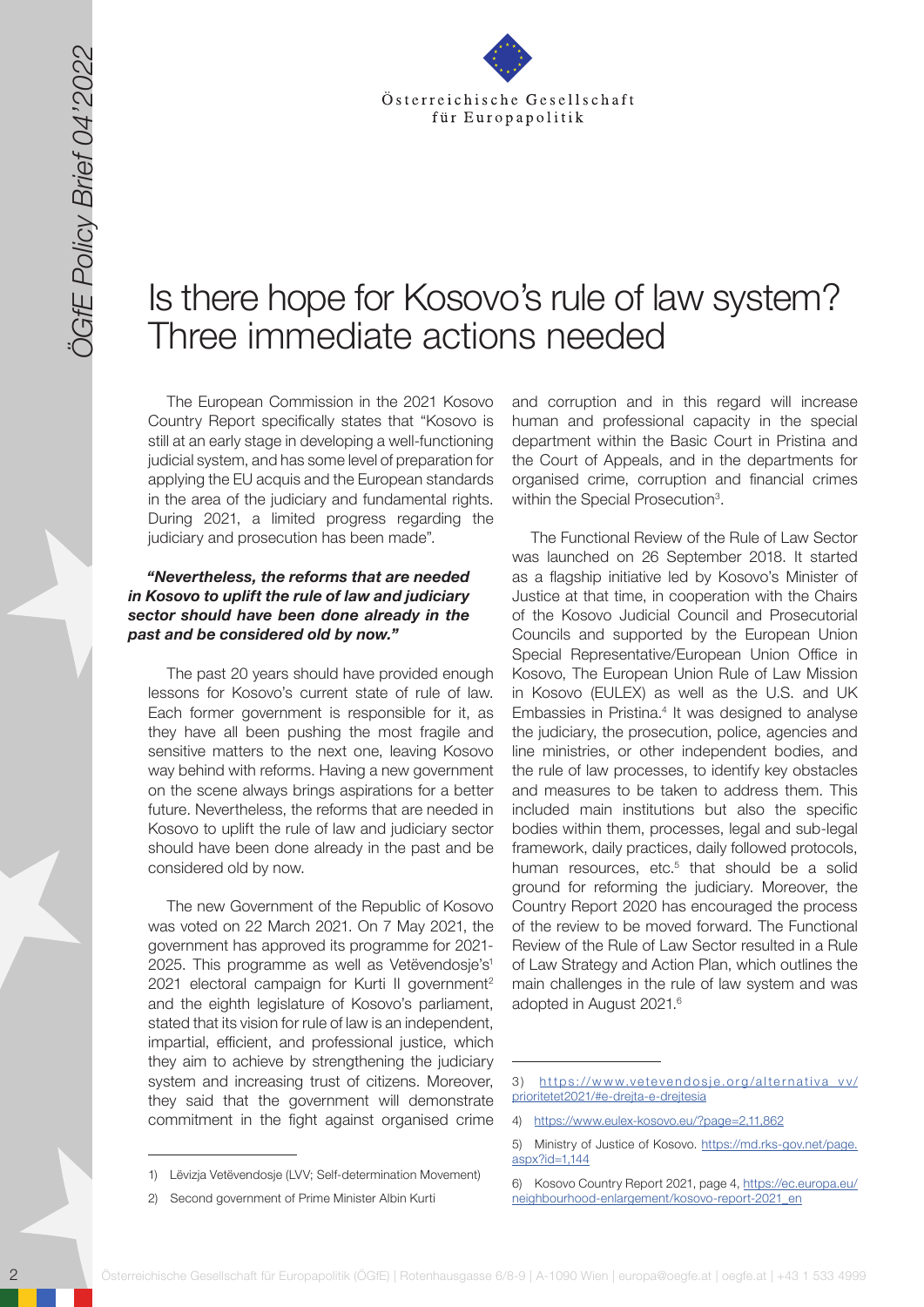

Österreichische Gesellschaft für Europapolitik (EGfesterreichische Gesellschaft)<br>
The strong of the strong of the strong of the strong of the strong of the strong of the strong of the strong of the strong of the strong o In the latest meeting of Kosovo and the European Union (5th Stabilisation and Association Agreement Sub-committee on Justice, Freedom and Security) held on 9-10 June 2021, it was agreed from both sides that a full implementation of all rule of law related legislation remains crucial.<sup>7</sup> Therefore, immediate action with targeted results is awaited from the government in the sector of rule of law in Kosovo. Acknowledging the importance, IPA III also provides its support for the rule of law, as it "presents a solid policy-driven approach, with strategic and dynamic deployment of assistance, putting the "fundamentals" at its core: focusing on rule of law and respect of fundamental values; strengthening democratic institutions and public administration reform; promoting economic governance and reforms towards competitiveness."8

This Policy Brief provides recommendations that are some of the many needed actions to be implemented for strengthening the rule of law sector by reforming its functioning and administration.

#### **1. Strengthening the administration of judiciary**

The 2021 EC Kosovo's Country Report states that overall administration of justice continues to be slow, inefficient and vulnerable to undue political influence.<sup>9</sup> On the other hand, Kosovo's courts continue to have an enormous number of backlogged cases. As an illustration for the Basic Court of Pristina in the 2020 report from the Kosovo Judicial Council, there were around 13,760 cases older than three years. From those, 35% were of backlogged criminal cases (in General Department),

44% of civil cases, 43% of cases in Serious Crimes Department.10 For some of these cases, due to the delay at the court's proceedings, their statute of limitation passes, and they remain without a chance to be brought before justice.

#### *"As the administration of judiciary remains old, slow and inefficient, Kosovo's courts continue to have an enormous number of backlogged cases."*

To make a change for this situation, there were a number of U.S. and EU projects embedded at the courts throughout Kosovo and within Kosovo Judicial Council, whose main purpose was to provide directly on-the-job assistance in administration of cases. These projects have raised the awareness about the role of the supportive staff at the courts by proving directly and through concrete figures about the effect that they have for a well administered court. Engagement of external support staff consisted of direct support in daily assignments, job-coaching and capacity building for internal staff. These projects have also provided technical support, being with hardware and software for managing cases.

Despite all the external support through years now, the courts have failed to internalise all the experience, and advance its administration to a desirable level, and continue to benefit from international projects designed accordingly. Kosovo rolled-out an electronic case-management system and offset-up a central criminal records system, however challenges remain<sup>11</sup>, as it is still common for some Kosovo's courts to have handwritten registries for managing cases and hardcopy documents and filling system, and judges to not have support staff. In many cases judges need to share the support

<sup>7)</sup> JOINT PRESS RELEASE 10 June 2021, EUROPEAN COM-MISSION-DG FOR NEIGHBOURHOOD AND ENLARGEMENT NEGOTIATIONS, KOSOVO GOVERNMENT-OFFICE OF THE PRIME MINISTER, 5th Stabilisation and Association Agreement Sub-committee on Justice, Freedom and Security.

<sup>8)</sup> [https://ec.europa.eu/commission/presscorner/detail/en/](https://ec.europa.eu/commission/presscorner/detail/en/ip_21_2810) [ip\\_21\\_2810](https://ec.europa.eu/commission/presscorner/detail/en/ip_21_2810)

<sup>9)</sup> Kosovo Country Report 2021, page 4, [https://ec.europa.eu/](https://ec.europa.eu/neighbourhood-enlargement/kosovo-report-2021_en) [neighbourhood-enlargement/kosovo-report-2021\\_en](https://ec.europa.eu/neighbourhood-enlargement/kosovo-report-2021_en)

<sup>10)</sup> KJC annual report 2020. [https://www.gjyqesori-rks.](https://www.gjyqesori-rks.org/wp-content/uploads/reports/39897_KGJK_Raporti_Vjetor_2020_SHQ.pdf) [org/wp-content/uploads/reports/39897\\_KGJK\\_Raporti\\_Vje](https://www.gjyqesori-rks.org/wp-content/uploads/reports/39897_KGJK_Raporti_Vjetor_2020_SHQ.pdf)[tor\\_2020\\_SHQ.pdf](https://www.gjyqesori-rks.org/wp-content/uploads/reports/39897_KGJK_Raporti_Vjetor_2020_SHQ.pdf)

<sup>11)</sup> Kosovo Country Report 2021, page 16, [https://ec.europa.](https://ec.europa.eu/neighbourhood-enlargement/kosovo-report-2021_en) [eu/neighbourhood-enlargement/kosovo-report-2021\\_en](https://ec.europa.eu/neighbourhood-enlargement/kosovo-report-2021_en)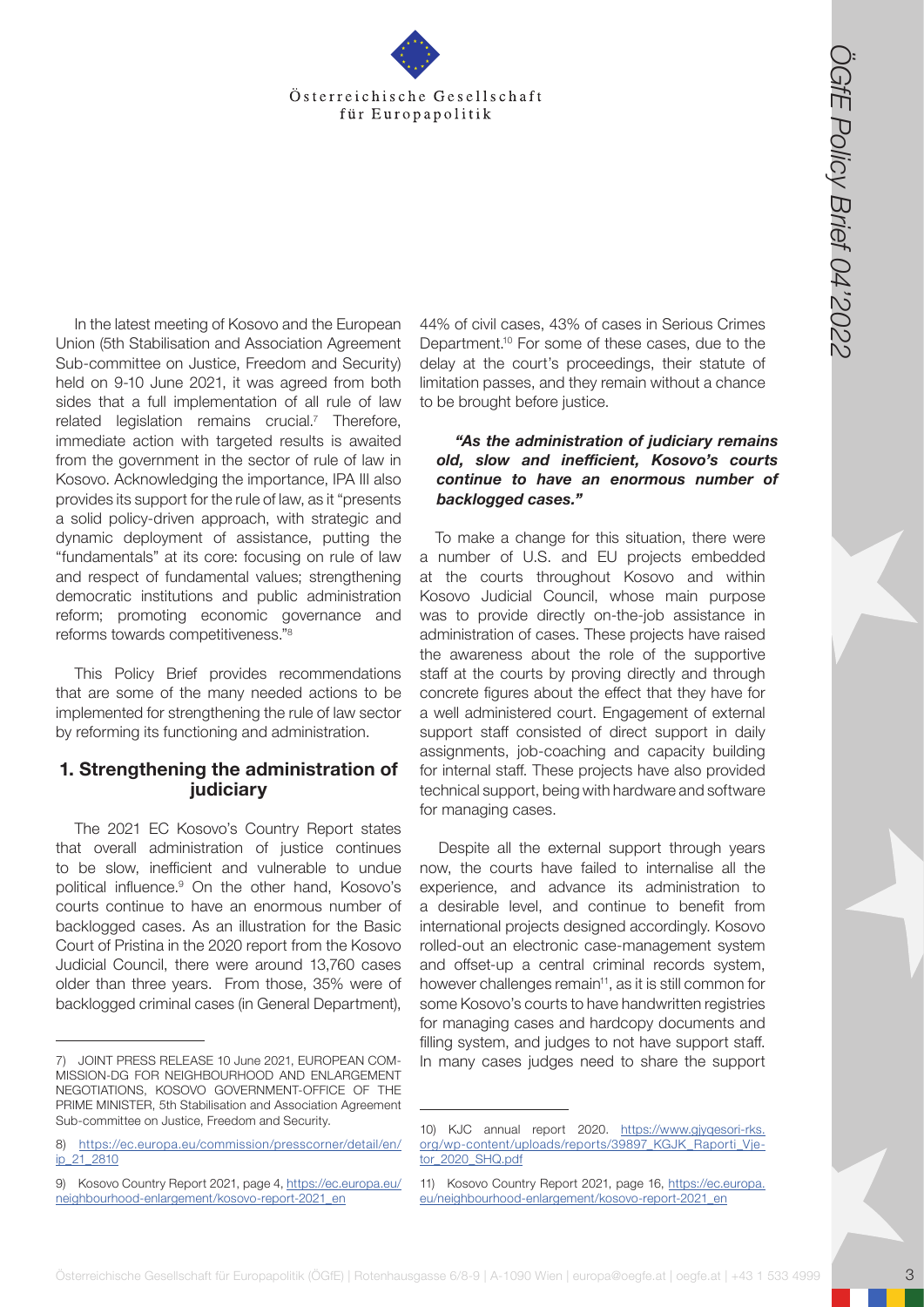

of one legal clerk/professional associate as the number of support staff in comparison to the number of judges continues to remain low. Thus, judges are being overburdened with administrative tasks, rather than focused with their engagement and energy in the matters of the case.

*"Despite all the external support through years now, the courts have failed to internalise all the experience, and advance its administration to a desirable level, and continue to benefit from international projects designed accordingly."*

Taking all the above mentioned into consideration, administration of judiciary is of outmost importance for a delivery of justice. See below the main issues that need immediate attention and concrete action for administering the court cases and proceedings properly and efficiently:

- In order for the courts to provide better services and transparency for public, they should together with the Kosovo Judicial Council, as well as international project(s) that are involved in supporting administration of justice in Kosovo, ensure they have the necessary technical means and provide continuous support for capacity building of administrative and professional support staff to use modern technology in the administration of courts.
- The courts and the Kosovo Judicial Council should increase the number of judges, and appoint at least one professional support staff and one administrative support staff per judge. This increase should be done based on an analysis that responds to their needs and number of cases, so that judges would be given more time and energy to deal with merits of the case.
- The courts should be held responsible for the full implementation of electronic Case Management Information System followed

with capacity building of staff, so that data entered are correct and the system is used properly and sustainable.

• Public awareness programmes are needed to encourage the usage of mediation system and familiarity with alternative dispute resolution tools, as that would unload a number of cases from the courts. In this matter, courts and the Kosovo Judicial Council can also be supported by the Ministry of Justice.

#### **2. Reforming the disciplinary system for judges and prosecutors**

#### *"Nevertheless, fundamental problems are still encountered in the judiciary and prosecution in Kosovo."*

4 Gesellschaft für Europapolitik für Europapolitik (ÖGfE) in den statische Gesellschaft für Europapolitik (ÖGfE) in den statische Gesellschaft für Europapolitik (ÖGfE) in den statische Gesellschaft für Europapolitik (ÖGf The Kosovo Judicial Council (KJC) and the Kosovo Prosecutorial Council (KPC), whose mandate is determined by the Constitution, Law 06/L-055 on the Kosovo Judicial Council and Law No. 06/L –056 on Kosovo Prosecutorial Council, respectively, are the main institutions responsible for the functioning of judiciary and the prosecution. Whereas the Law Nr. 06/L – 057 on disciplinary liability of judges and prosecutors is the main legal act that regulates the process and measures for the discipline of judges and prosecutors. Impartiality, integrity, professionalism, and independence are the main principles that should lead the work of judges and prosecutors, and these Councils are responsible to act and discipline judges and prosecutors once these principles are not being applied. The Country Report 2021 by European Commission states that the composition and appointment procedures of these institutions are broadly in line with European standards.<sup>12</sup>

<sup>12)</sup> KJC Report 2020, page 122, chapter 11, "Challenges". [https://www.gjyqesori-rks.org/wp-content/up](https://www.gjyqesori-rks.org/wp-content/uploads/reports/39897_KGJK_Raporti_Vjetor_2020_SHQ.pdf)[loads/reports/39897\\_KGJK\\_Raporti\\_Vjetor\\_2020\\_SHQ.pdf](https://www.gjyqesori-rks.org/wp-content/uploads/reports/39897_KGJK_Raporti_Vjetor_2020_SHQ.pdf) Kosovo Country Report 2021, page 17. [https://ec.europa.eu/](https://ec.europa.eu/neighbourhood-enlargement/kosovo-report-2021_en) [neighbourhood-enlargement/kosovo-report-2021\\_en](https://ec.europa.eu/neighbourhood-enlargement/kosovo-report-2021_en)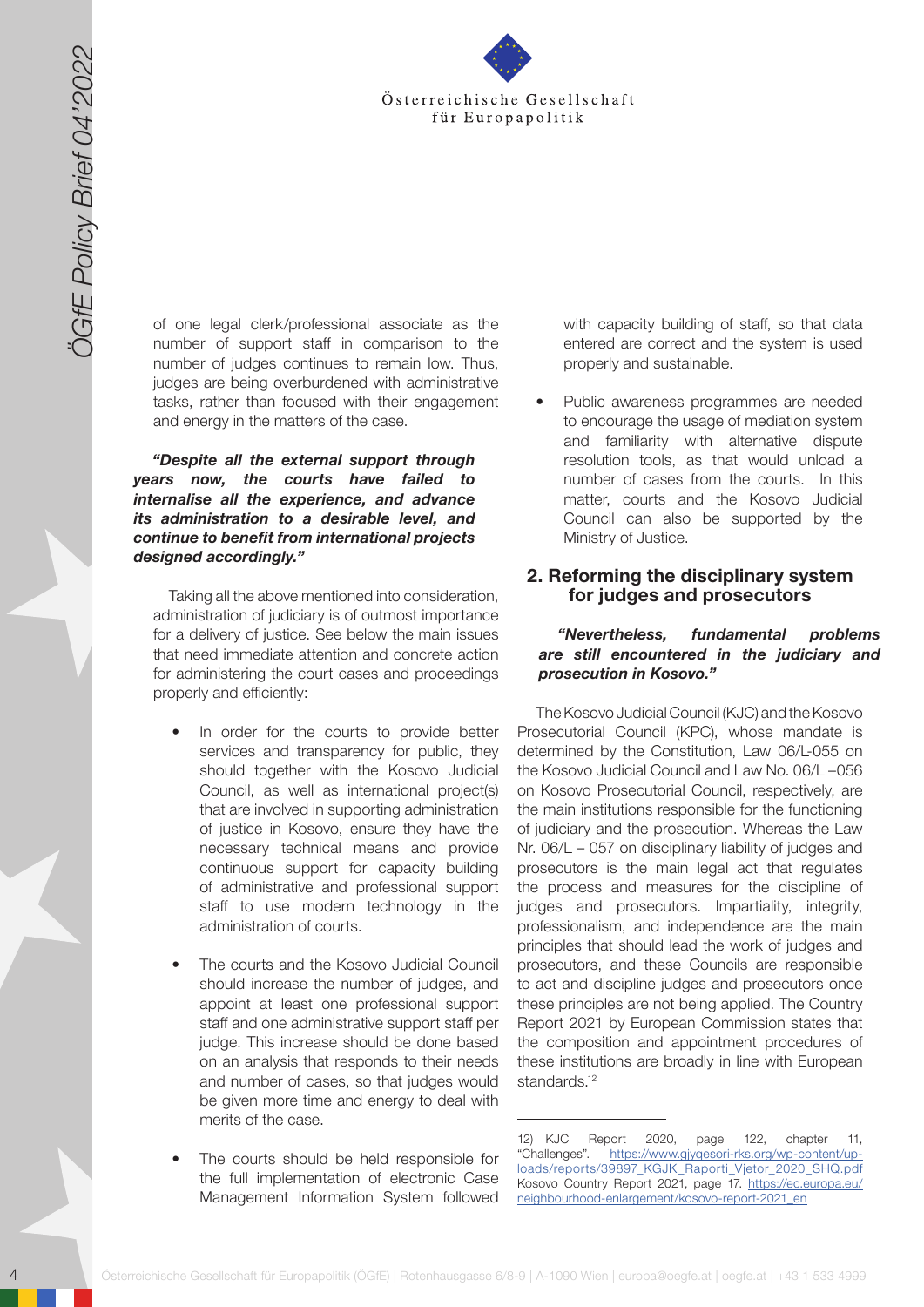

Nevertheless, fundamental problems are still encountered in the judiciary and prosecution in Kosovo. By now, Kosovo is well known for the phenomena of having political interference in the rule of law sector, poor performance of judges and prosecutors, low level of professionalism and competence, and corruption present among them.

When it comes to the application of law on disciplinary liability of judges and prosecutors, the proceedings and measures taken as per the law, the Kosovo civil society organisations that have been monitoring the process all agree about its lack of implementation thus resulting with inefficiency of the process<sup>13</sup>. More efforts are still needed to ensure more consistent and effective implementation of the law, procedures and disciplinary measures.

#### *"As with many other laws in Kosovo, even though the legal framework is in place, they lack in implementation."*

**Osterreichische Gesellschaft für Europapolitik (Controller)** in Europapolitik (Controller) in the state and the state and the state and the state of the state of the state of the state of the state of the state of the st Based on the Country Report 2021 findings, the law in force on disciplinary liability of judges and prosecutors has shown some initial implementation, nevertheless that is not sufficient. As with many other laws in Kosovo, even though the legal framework is in place, they lack in implementation. Moreover, the legal framework fails to provide a clear safeguard for the independence and impartiality of the judiciary from pressure and interference in practice. Codes of ethics that are already in force for judges and prosecutors have the same fate as the legal framework – its implementation is crucial and more than needed in practice.

#### *"Moreover, the legal framework fails to provide a clear safeguard for the independence and impartiality of the judiciary from pressure and interference in practice. "*

Based on all explored above, the next step by step recommendations to be implemented by the Kosovo Judicial Council and the Kosovo Prosecutorial Council to reform the system are:

- Ex-post analysis of the system, taking into account the analysis by civil society organisations in Kosovo that have been monitoring the work of KJC and KPC;
- Full implementation of legislation in force;
- Monitoring together with civil society organisations that already were involved the implementation with clear indicators;
- To put emphasis on the quality of performance evaluations conducted by both Councils;
- Gap analysis of the implementation deriving from the monitoring;
- Action plan with concrete step to address the findings of the analysis.

### **3. Vetting**

After the completion of the Functional Review of the Rule of Law, the vetting of judges and prosecutors is the next step needed. As there were cases of political interference in the judiciary identified<sup>14</sup>, vetting should provide an assessment for the integrity of judges and prosecutors to determine their suitability for engagement in their roles for delivering justice.

Some representatives of civil society organisation in Kosovo that monitor developments and institutions within the area of rule of law and judiciary are convinced that the situation in the justice system cannot change without a vetting process, which needs to be transparent, based on law and legal

14) Ibid.

<sup>13)</sup> Levizja Fol and BIRN: [http://levizjafol.org/wp-con](http://levizjafol.org/wp-content/uploads/2020/02/AL-Ankesat-Disiplinore-ndaj-Gjyqtar%C3%ABve-31.01.pdf)[tent /uploads/2020/02/AL-Ankesat-Disiplinore-ndaj-](http://levizjafol.org/wp-content/uploads/2020/02/AL-Ankesat-Disiplinore-ndaj-Gjyqtar%C3%ABve-31.01.pdf)[Gjyqtar%C3%ABve-31.01.pdf,](http://levizjafol.org/wp-content/uploads/2020/02/AL-Ankesat-Disiplinore-ndaj-Gjyqtar%C3%ABve-31.01.pdf) GLPS: [http://www.rolpik.org/](http://www.rolpik.org/wp-content/uploads/2020/10/Template-Disciplinary-measures-against-judges-and-p) [wp-content/uploads/2020/10/Template-Disciplinary-measu](http://www.rolpik.org/wp-content/uploads/2020/10/Template-Disciplinary-measures-against-judges-and-p)[res-against-judges-and-prosecutors-\\_-English.docx.pdf,](http://www.rolpik.org/wp-content/uploads/2020/10/Template-Disciplinary-measures-against-judges-and-p) KLI: <https://kli-ks.org/llogaridhenia-e-gjykatesve-dhe-prokuroreve/>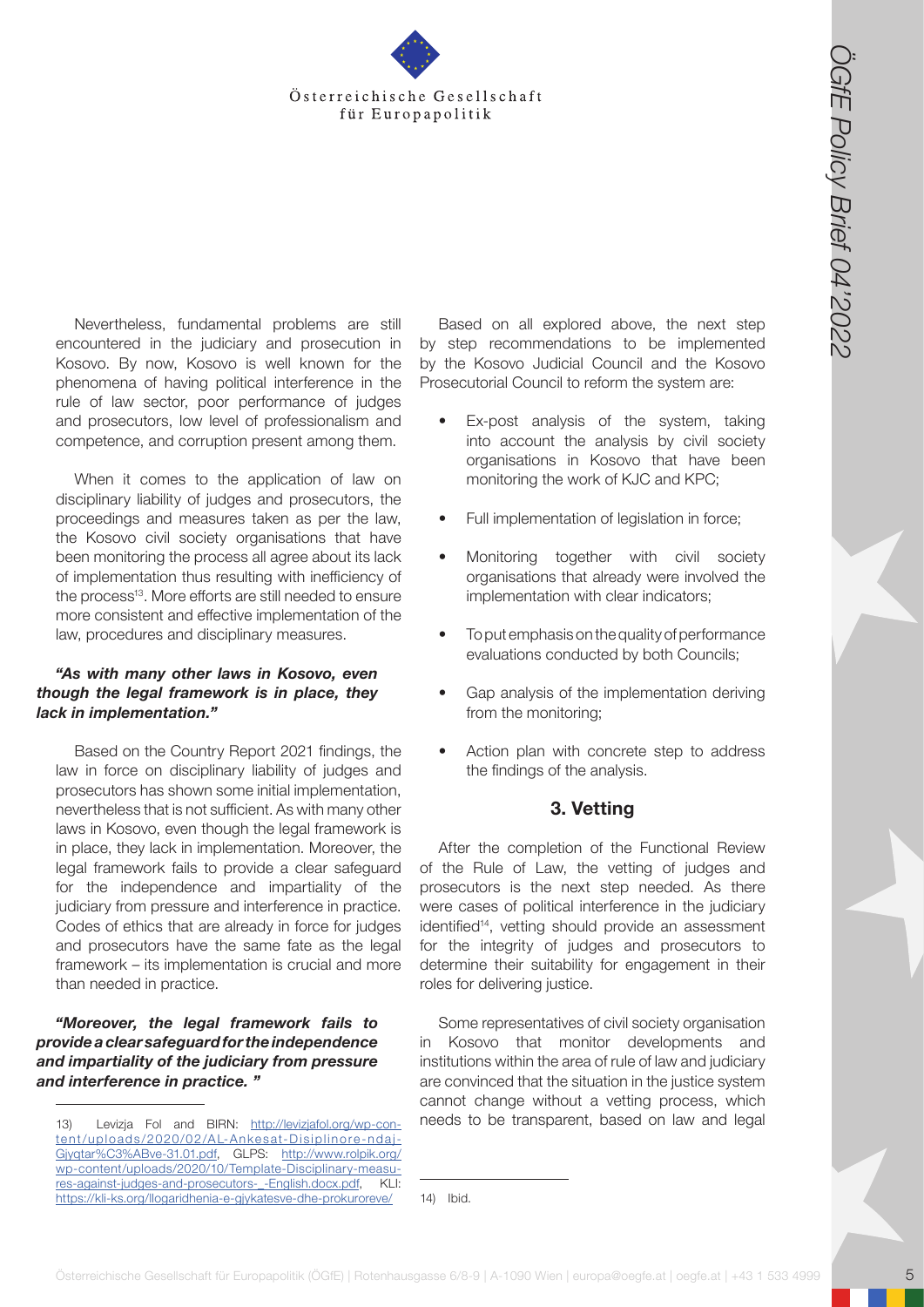

procedures and to guarantee the integrity of this process.15

#### *"After the completion of the Functional Review of the Rule of Law, the vetting of judges and prosecutors is the next step needed."*

On 6 May 2021 was held the first meeting of the Working Group for drafting the concept document for the vetting process. The Minister of Justice in the Government of Kosovo, Albulena Haxhiu said that the institution she leads has not yet decided on the scenario with which the vetting process will take place in the justice system. During a press conference, after the government meeting, Haxhiu stated that they are working intensively to do the vetting, because as she said, this process is a "social demand".<sup>16</sup>

Up to date, the government has proceeded with its commitment to undergo the vetting process and the concept document is already finished by the Ministry of Justice.

On the other side, European Union has stated its scepticism about the vetting process, and has stated also its position in the Country Report 2021. The vetting is considered "only as an exceptional measure of last resort, once all existing tools and mechanisms to ensure integrity and fight corruption of judicial officeholders have been exhausted, and should be in line with European and international standards as well as Venice Commission advice". The EU proposes to thoroughly utilize existing mechanisms, and after that to see for the need of improvement, including legislative changes.<sup>17</sup>

6 Solution and the material control in the control in the set of the set of the set of the set of the set of the set of the set of the set of the set of the set of the set of the set of the set of the set of the set of the In favour of the vetting process, below are the needed steps. Firstly, key procedures for implementing the process should be designed addressing the lack of professionalism, inefficiency and political influence dominating the rule of law sector. Secondly, clear benchmarks for assessing concrete results, quality, effectiveness, independence, and impartiality should be established, and integrated into the vetting process. Concretely, officials should be vetted on key principles, such as ethical integrity, level of professionalism, proximity to criminal and/or political circles, and assets' declaration. Thirdly, the key categories to undergo the vetting process should be the whole staff of the rule of law sector such as judges, prosecutors, the police, and other core agencies' officials. One aspect that should continuously accompany the vetting process is inclusiveness of local and international experts from academia and civil society. Attention should be also put on the lessons learned from the Albanian experience of vetting process for previous mistakes to be omitted. The presence of the European Union through the International Monitoring Operation, composed of judges and prosecutors from EU member states, can be replicated in Kosovo as well<sup>18</sup>

### **Conclusion**

Kosovo's rule of law sector has many loops that need to be straightened simultaneously. The common denominator for most of them is political will.

Strengthening the administration of judiciary should be given more attention and be considered as a crucial part of rule of law reforms, as justice needs to be delivered fairly and on time.

<sup>15)</sup> [https://www.koha.net/arberi/202398/viti-i-vetingut-edhe](https://www.koha.net/arberi/202398/viti-i-vetingut-edhe-ne-kosove-kerkohet-nisja-e-procesit-per-filt)[ne-kosove-kerkohet-nisja-e-procesit-per-filtrimin-e-sistemit-te](https://www.koha.net/arberi/202398/viti-i-vetingut-edhe-ne-kosove-kerkohet-nisja-e-procesit-per-filt)[drejtesise/](https://www.koha.net/arberi/202398/viti-i-vetingut-edhe-ne-kosove-kerkohet-nisja-e-procesit-per-filt)

<sup>16)</sup> [https://top-channel.tv/video/top-news-vetingu-edhe-ne](https://top-channel.tv/video/top-news-vetingu-edhe-ne-kosove-ministrja-e-drejtesise-ende-nuk-e-dijme)[kosove-ministrja-e-drejtesise-ende-nuk-e-dijme-skenarin/](https://top-channel.tv/video/top-news-vetingu-edhe-ne-kosove-ministrja-e-drejtesise-ende-nuk-e-dijme)

<sup>17)</sup> Kosovo Country Report 2021, page 16, [https://ec.europa.](https://ec.europa.eu/neighbourhood-enlargement/kosovo-report-2021_en) [eu/neighbourhood-enlargement/kosovo-report-2021\\_en](https://ec.europa.eu/neighbourhood-enlargement/kosovo-report-2021_en)

<sup>18)</sup> "Five Integral Questions about the Vetting Process", GLPS, Rreze Hoxha Zhuja, April 21, 2021. [http://www.legalpoliticalstu](http://www.legalpoliticalstudies.org/five-integral-questions-about-the-vetting-process/)[dies.org/five-integral-questions-about-the-vetting-process/](http://www.legalpoliticalstudies.org/five-integral-questions-about-the-vetting-process/)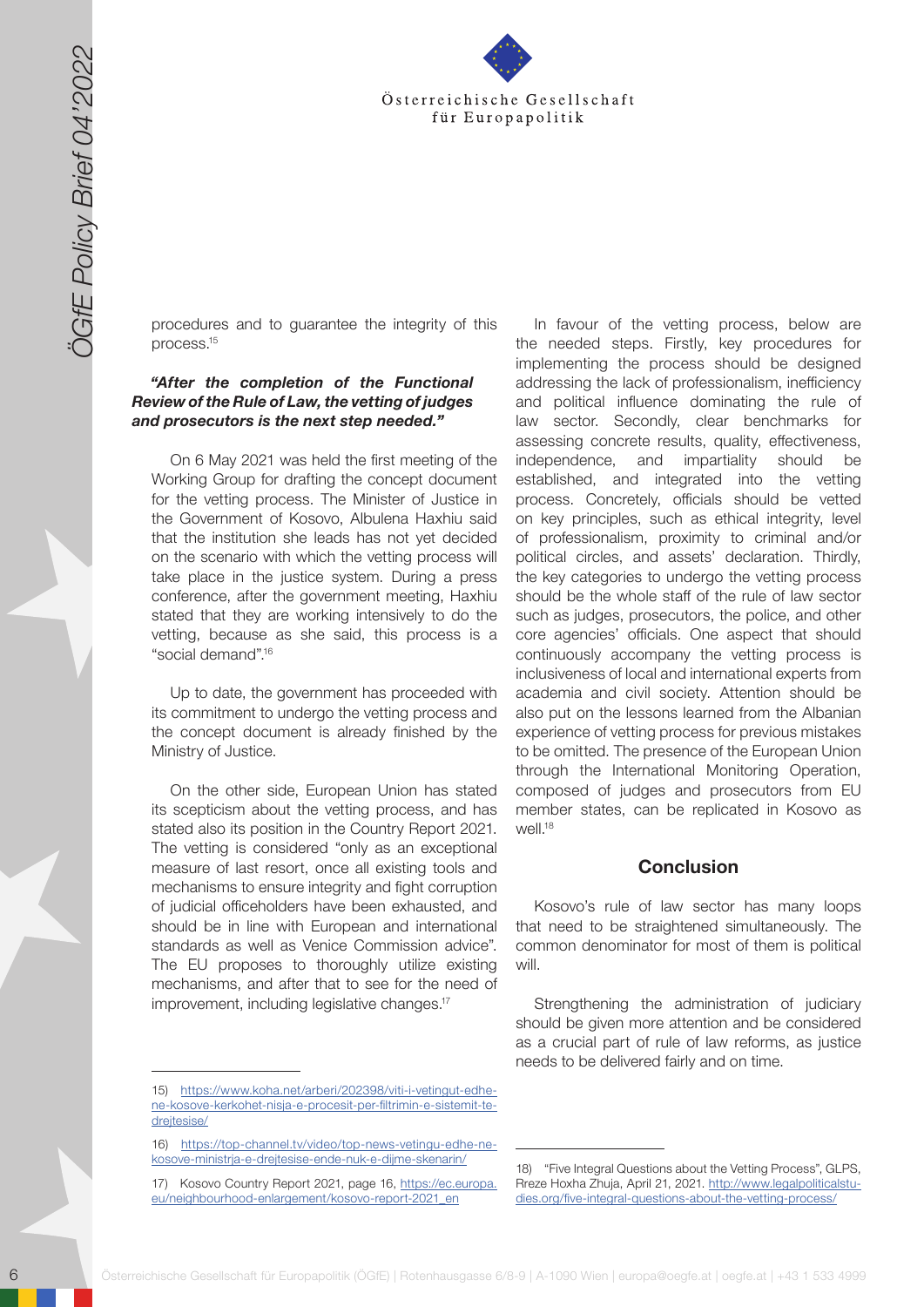

Reforming the disciplinary system for judges and prosecutors will derive as a mean for sustainability of the system. Throughout the process of amending the rule of law in Kosovo, judges and prosecutors need to be held continuously accountable for their engagement in delivering justice.

**Contexts in the Gesellschaft for Europapolitis (Contexts)**  $\frac{1}{2}$ <br> **Exterreigned descriptions and the Gesellschaft for Europa Contexts 6/8-9 | A-1090 Wien and the Gesellschaft films of the Gesellschaft films (CGfE) an** Vetting, even though a highly controversial topic between the government on one side and the EU on the other side, is a very sensitive process that will need a strong commitment to push it forward. What is certain until now is the support of Kosovo's citizens to get the vetting done once and for all. In the meantime, Kosovo will continue to rely on international support for the rule of law reforms for another period of time in the future.

#### **References**

- National Programme for Implementation of the SAA (NPISAA) 2021-2025
- Draft National Programme for Implementation of the SAA (NPISAA) 2022-2026
- European Reform Agenda / European Reform Agenda 2
- "Five Integral Questions about the Vetting Process", GLPS, Rreze Hoxha Zhuja, April 21, 2021, [http://www.legalpoliticalstudies.org/five-integral](http://www.legalpoliticalstudies.org/five-integral-questions-about-the-vetting-process/ )[questions-about-the-vetting-process/](http://www.legalpoliticalstudies.org/five-integral-questions-about-the-vetting-process/ )
- Functional review of the rule of law Ministry of Justice of Kosovo. [https://md.rks-gov.net/page.](https://md.rks-gov.net/page.aspx?id=1,144) [aspx?id=1,144](https://md.rks-gov.net/page.aspx?id=1,144)
- Group for Legal and Political Studies "Disciplinary measures against judges and prosecutors". [http://](http://www.rolpik.org/wp-content/uploads/2020/10/Template-Disciplinary-measures-against-judges-and-prosecutors-_-English.docx.pdf) [www.rolpik.org/wp-content/uploads/2020/10/](http://www.rolpik.org/wp-content/uploads/2020/10/Template-Disciplinary-measures-against-judges-and-prosecutors-_-English.docx.pdf) [Template-Disciplinary-measures-against-judges](http://www.rolpik.org/wp-content/uploads/2020/10/Template-Disciplinary-measures-against-judges-and-prosecutors-_-English.docx.pdf)[and-prosecutors-\\_-English.docx.pdf](http://www.rolpik.org/wp-content/uploads/2020/10/Template-Disciplinary-measures-against-judges-and-prosecutors-_-English.docx.pdf)
- Hoxhaj, A. The EU Rule of Law Initiative Towards the Western Balkans. Hague J Rule Law 13, 143–

172 (2021). [https://doi.org/10.1007/s40803-020-](https://doi.org/10.1007/s40803-020-00148-w ) [00148-w](https://doi.org/10.1007/s40803-020-00148-w )

IPA III

- JOINT PRESS RELEASE 10 June 2021, EUROPEAN COMMISSION-DG FOR NEIGHBOURHOOD AND ENLARGEMENT NEGOTIATIONS, KOSOVO GOVERNMENT-OFFICE OF THE PRIME MINISTER, 5th Stabilisation and Association Agreement Sub-committee on Justice, Freedom and Security. [https://ec.europa.eu/commission/](https://ec.europa.eu/commission/presscorner/detail/en/ip_21_2810) [presscorner/detail/en/ip\\_21\\_2810](https://ec.europa.eu/commission/presscorner/detail/en/ip_21_2810)
- Kosovo Country Report 2021. [https://ec.europa.](https://ec.europa.eu/neighbourhood-enlargement/kosovo-report-2021_en) [eu/neighbourhood-enlargement/kosovo](https://ec.europa.eu/neighbourhood-enlargement/kosovo-report-2021_en)[report-2021\\_en](https://ec.europa.eu/neighbourhood-enlargement/kosovo-report-2021_en)
- Kosovo Government Strategy. [https://kryeministri.](https://kryeministri.rks-gov.net/wp-content/uploads/2021/05/Programi-i-Qeverise-se-Kosoves-2021-2025.pdf) [rks-gov.net/wp-content/uploads/2021/05/](https://kryeministri.rks-gov.net/wp-content/uploads/2021/05/Programi-i-Qeverise-se-Kosoves-2021-2025.pdf) [Programi-i-Qeverise-se-Kosoves-2021-2025.pdf](https://kryeministri.rks-gov.net/wp-content/uploads/2021/05/Programi-i-Qeverise-se-Kosoves-2021-2025.pdf)
- Kosovo's Draft Strategy on the rule of law. h[ttps://konsultimet.rks-gov.net/viewConsult.](https://konsultimet.rks-gov.net/viewConsult.php?ConsultationID=41053) [php?ConsultationID=41053](https://konsultimet.rks-gov.net/viewConsult.php?ConsultationID=41053)
- Levizja Fol and BIRN "Disciplinary Complaints of Judges". [http://levizjafol.org/wp-content/](http://levizjafol.org/wp-content/uploads/2020/02/AL-Ankesat-Disiplinore-ndaj-Gjyqtar%C3%ABve-31.01.pdf) [uploads/2020/02/AL-Ankesat-Disiplinore-ndaj-](http://levizjafol.org/wp-content/uploads/2020/02/AL-Ankesat-Disiplinore-ndaj-Gjyqtar%C3%ABve-31.01.pdf)[Gjyqtar%C3%ABve-31.01.pdf](http://levizjafol.org/wp-content/uploads/2020/02/AL-Ankesat-Disiplinore-ndaj-Gjyqtar%C3%ABve-31.01.pdf)
- Kosovo Law Institute "Accountability of judges and prosecutors. [https://kli-ks.org/llogaridhenia-e](https://kli-ks.org/llogaridhenia-e-gjykatesve-dhe-prokuroreve/ )[gjykatesve-dhe-prokuroreve/](https://kli-ks.org/llogaridhenia-e-gjykatesve-dhe-prokuroreve/ )
- "Vettingu pa alternative". The week against corruption- 09-14 December 2018. [https://kli-ks.](https://kli-ks.org/wp-content/uploads/2019/09/3.-Vetingu-pa-alternative.pdf) [org/wp-content/uploads/2019/09/3.-Vetingu-pa](https://kli-ks.org/wp-content/uploads/2019/09/3.-Vetingu-pa-alternative.pdf)[alternative.pdf](https://kli-ks.org/wp-content/uploads/2019/09/3.-Vetingu-pa-alternative.pdf), IKD, GLPS, COHU, INPO, GAP, COLUMBUS, KIPRED, ACDC.